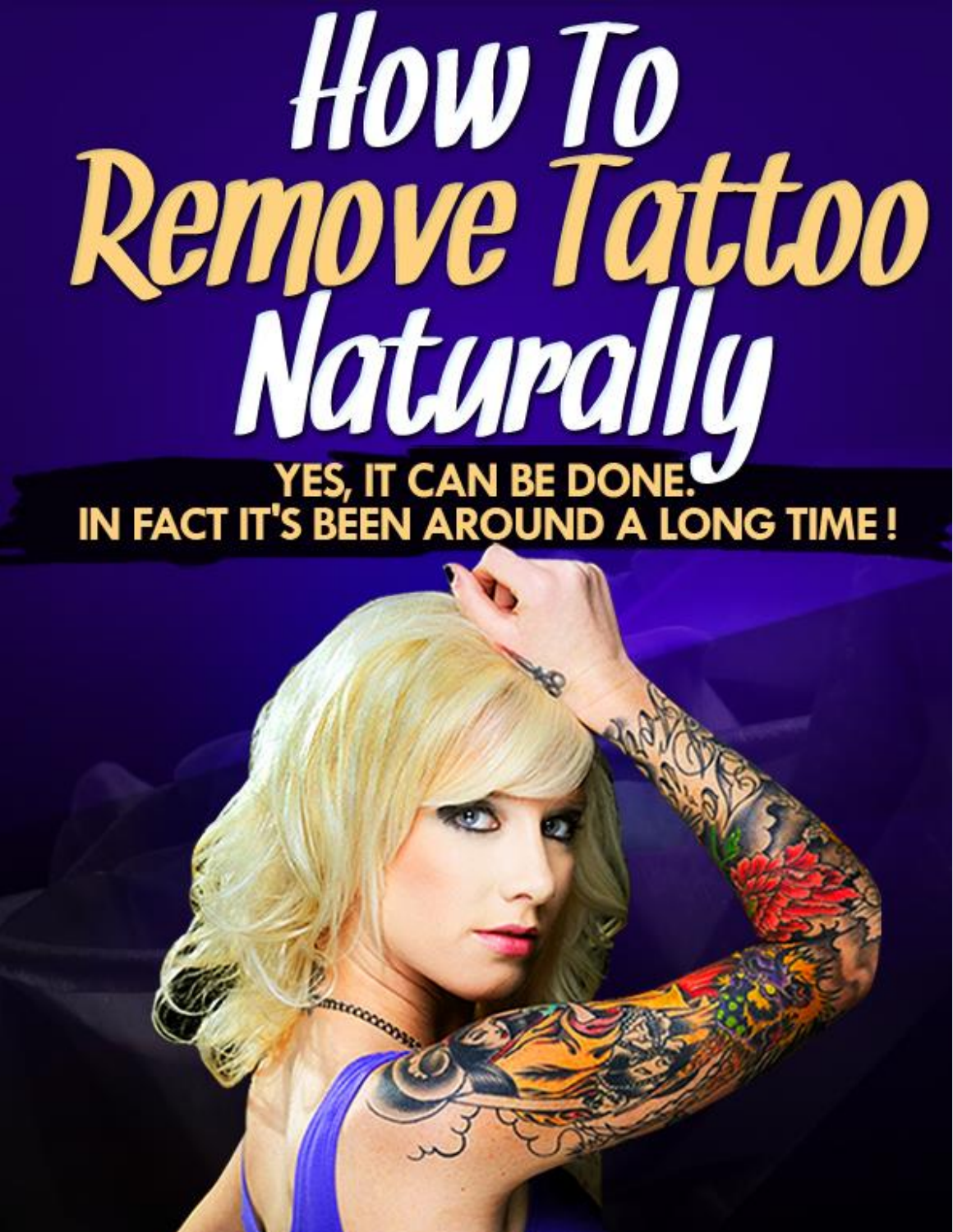

#### *Yes, it can be done. In fact it's been around a LONG time!*

Fellow tattooed friend,

I know what's on your mind.

*And to answer your lingering question…*

*YES* – there is a better way to remove your tattoos than by using concentrated lasers to burn away the problem.

Tattoo artist and remover Dorian Davis here. Like you, I love showing off the things I care about through my tattoos. I have couple full sleeves myself!

And if I had to give you a number of tattoos that I've put on and removed -- I've done about 5000 at this point? Give or take 1,000.

Here's the thing we're going to talk about in this brief guide: NATURAL removal methods.

Something I know deeply about; after all, of the thousands of tattoos I've helped remove – exactly 0 of them were burned off using lasers!

So how did I take them off? You're about to find out. In this guide you're going to learn: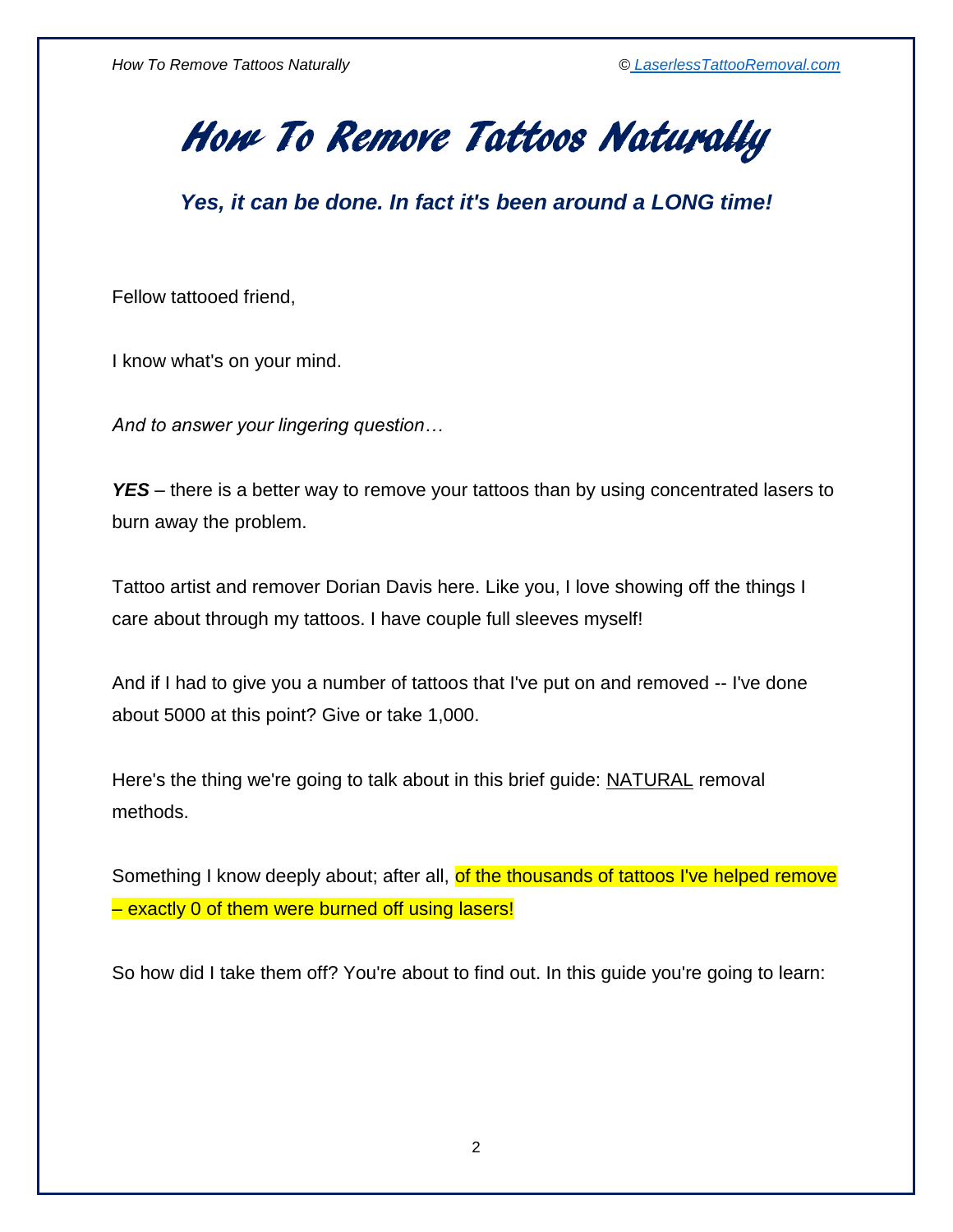*How To Remove Tattoos Naturally © [LaserlessTattooRemoval.com](http://hythyroid.laserless.hop.clickbank.net/?tid=report)*

 Why the conventional tattoo removal wisdom, that laser removal is the only option or the most effective – not only hurts your wallet – but also sometimes leaves you with *completely avoidable scars!*



 Then we'll talk about some all-natural approaches to skin ink removal that **have been used for thousands of years** with great success. (And there's absolutely no reason you can't use them yourself nowadays).

# One out of three people regret their tattoos and want to get rid of them

That statistic comes from the British Dermatological Association. The numbers in the US are similar as well, which has turned the modern tattoo removal industry into the big, booming cash cow it is. The American Medical Association has been quite happy about this. They have gone on to train an army of MDs to capture what was traditionally a simple, naturally focused industry.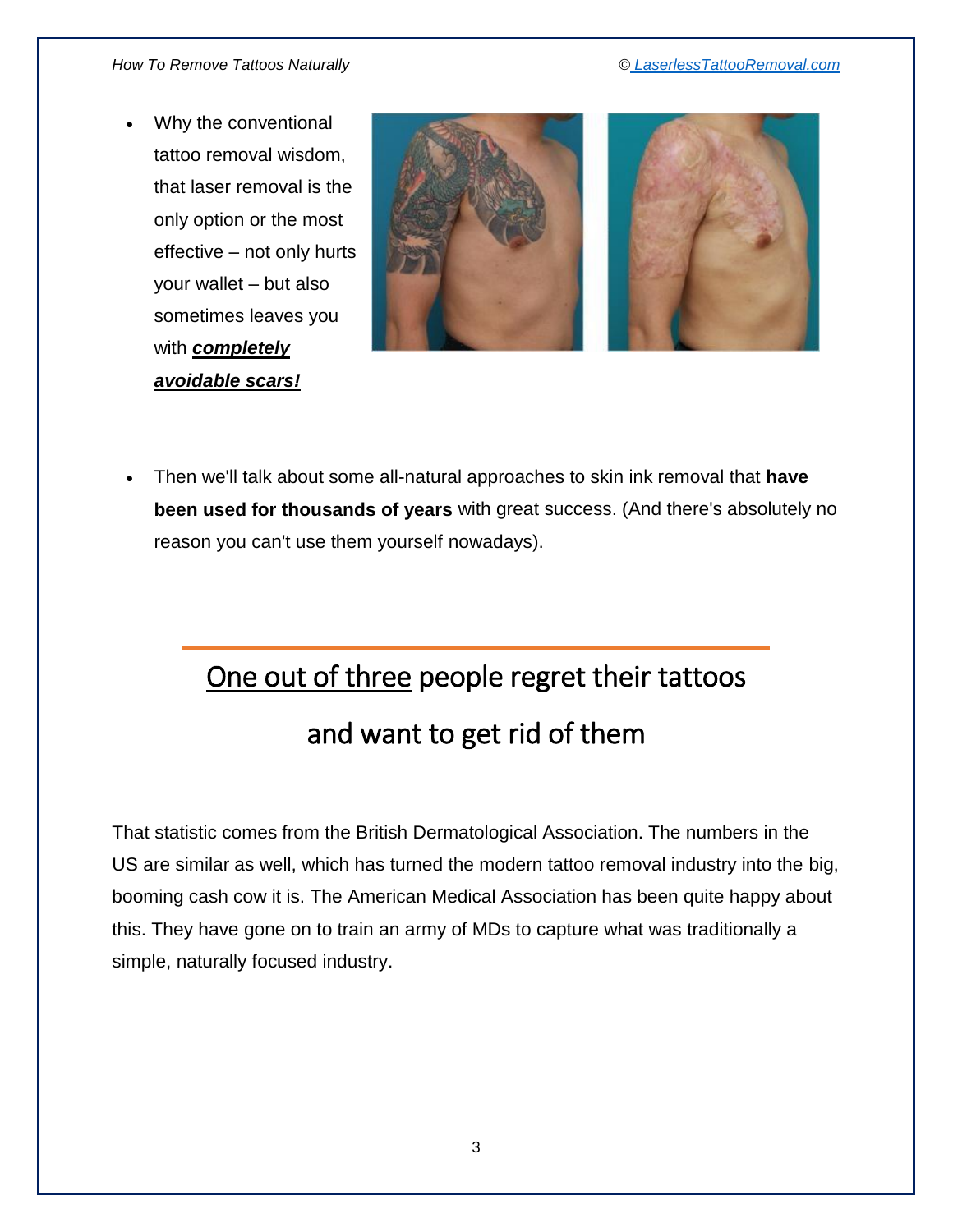#### **The rise of the laser**

Picture yourself at a laser removal clinic. You decided to pull the trigger.

"*What will it be like?"* you silently wonder to yourself.



As you're sitting there in nervous anticipation, a concentrated beam of energy is targeted at the sub-skin ink that makes up your tattoo.

The medical professional does his best to hit your skin cells with the proper wavelength of light, to allow just the proper

amount of penetration of the skin. Of course the laser has to be strong enough to break down the ink pigment as well.

All of this sounds well and good. And for many people who do laser treatments, this does work effectively. But there are two points I want to bring to your attention:

- 1. Laser tattoo removal almost never fully works in one session due to the nature of the procedure. Three or more sessions are common at a cost of \$200-\$500 each time.
- 2. It is extremely difficult to get the exact intensity right with the laser, even for a trained medical professional. Heat burns are common, as is scarring. Sometimes the damage fades away, other times it can be permanent.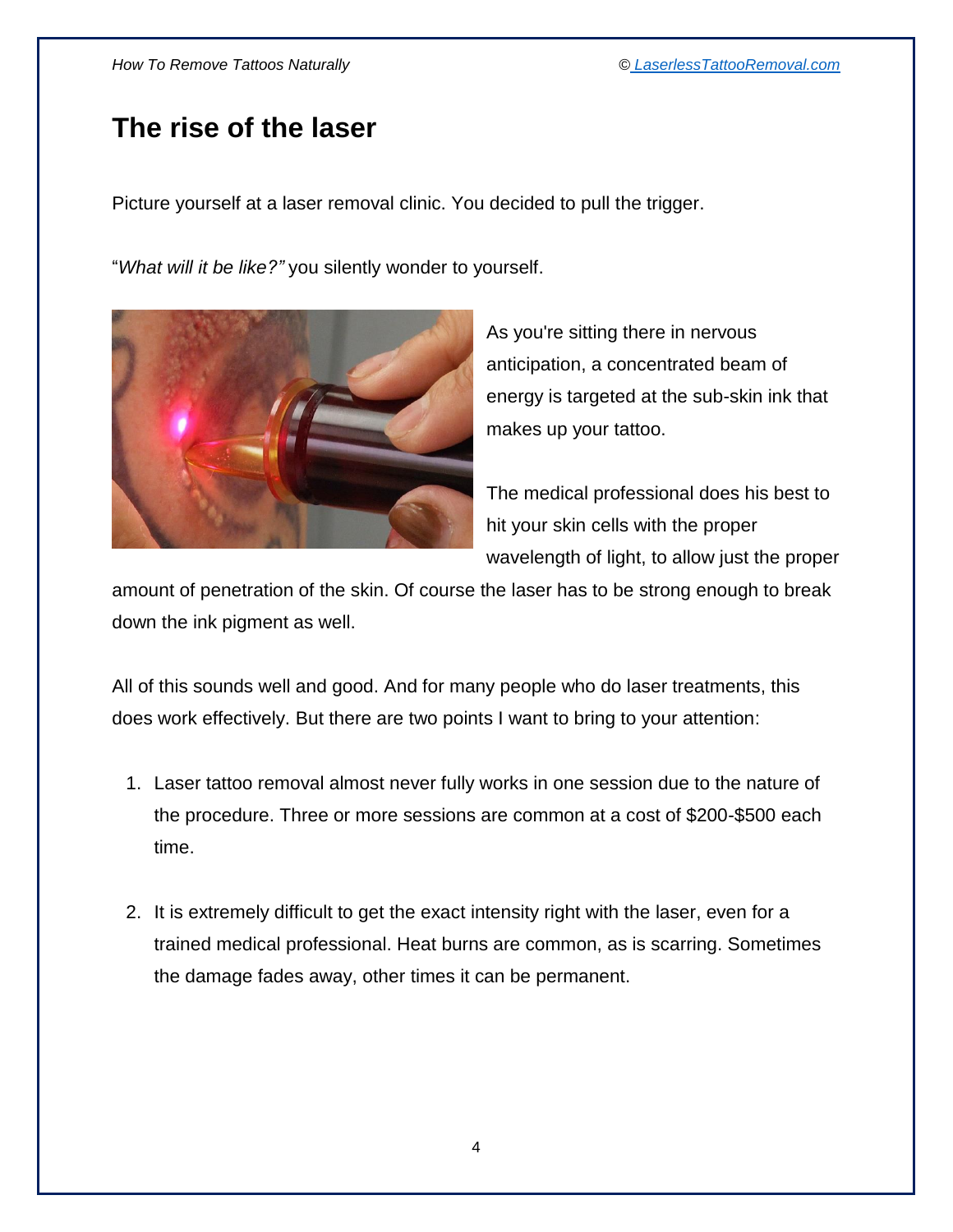

That said, laser is still by far the most popular way for people to remove their tattoos.

#### *Is it because laser removal is so much more effective than other methods out there?*

#### **Certainly not.**

As you've already seen there are significant drawbacks to lasers. But laser tattoo removal has been big business for the American Medical Association and their Hollywood sized promotional budget. The unfortunate consequence is that many people continue to be trained to believe that laser removal is the only viable option with the unwanted tattoo.

### **The all-natural option**

You may be surprised to know that all-natural tattoo removal is not only possible, but it has been used far before lasers were even invented.

**In fact natural methods have been around since tattoos themselves!**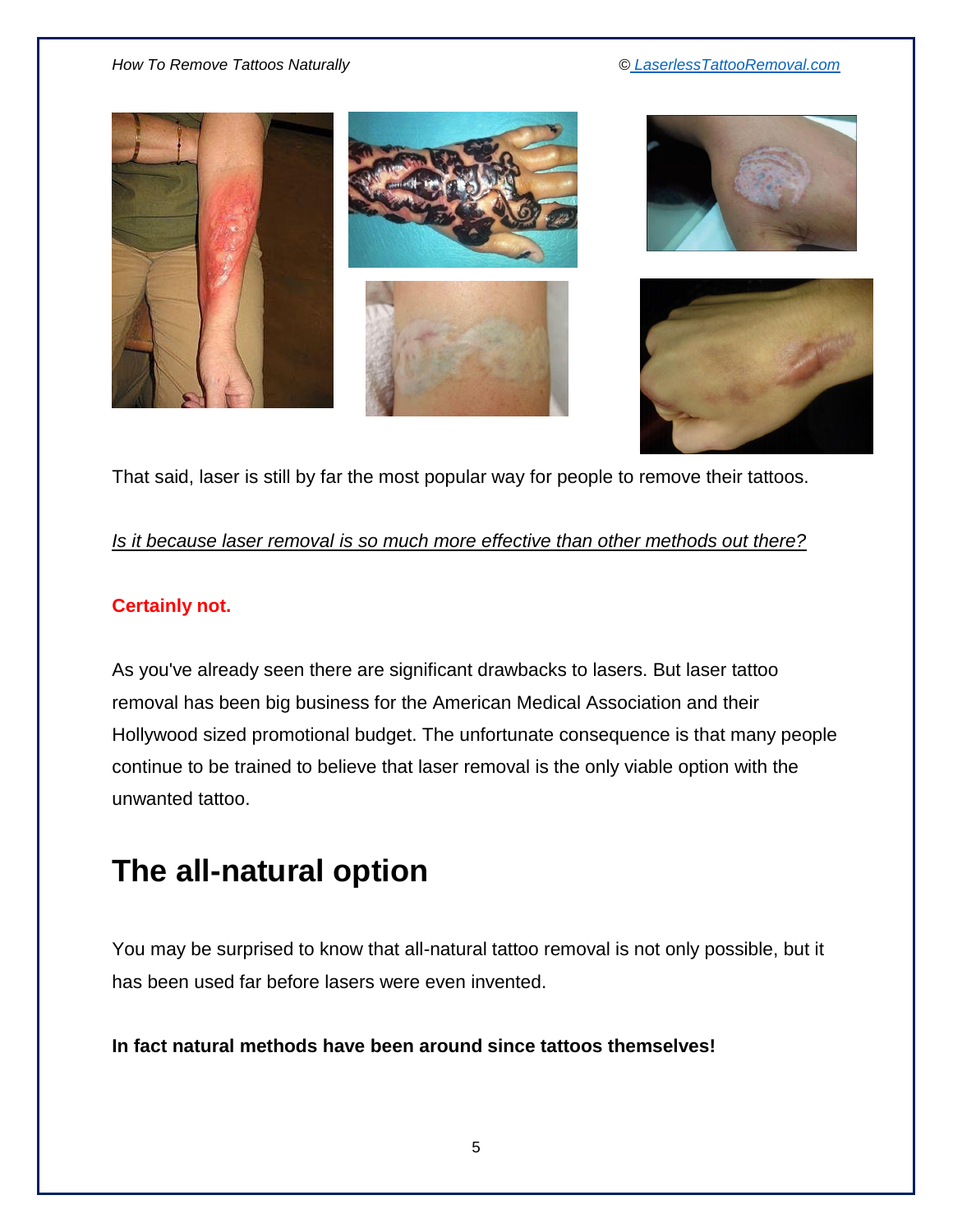*How To Remove Tattoos Naturally © [LaserlessTattooRemoval.com](http://hythyroid.laserless.hop.clickbank.net/?tid=report)*

Are they truly effective? Well, take a look for yourself.

Here's one person going through the process I'm about to describe:



Now this didn't happen overnight. Just like laser removal, the best results happen after a certain amount of time.

There's a huge difference between this method and laser though. This man had his medium/large arm tattoo removed for just a few dollars at home.

If he went to a clinic, I can tell you a tattoo of that size would've cost him about \$300 per session with a minimum of three sessions, most likely four. \$1,200, in other words.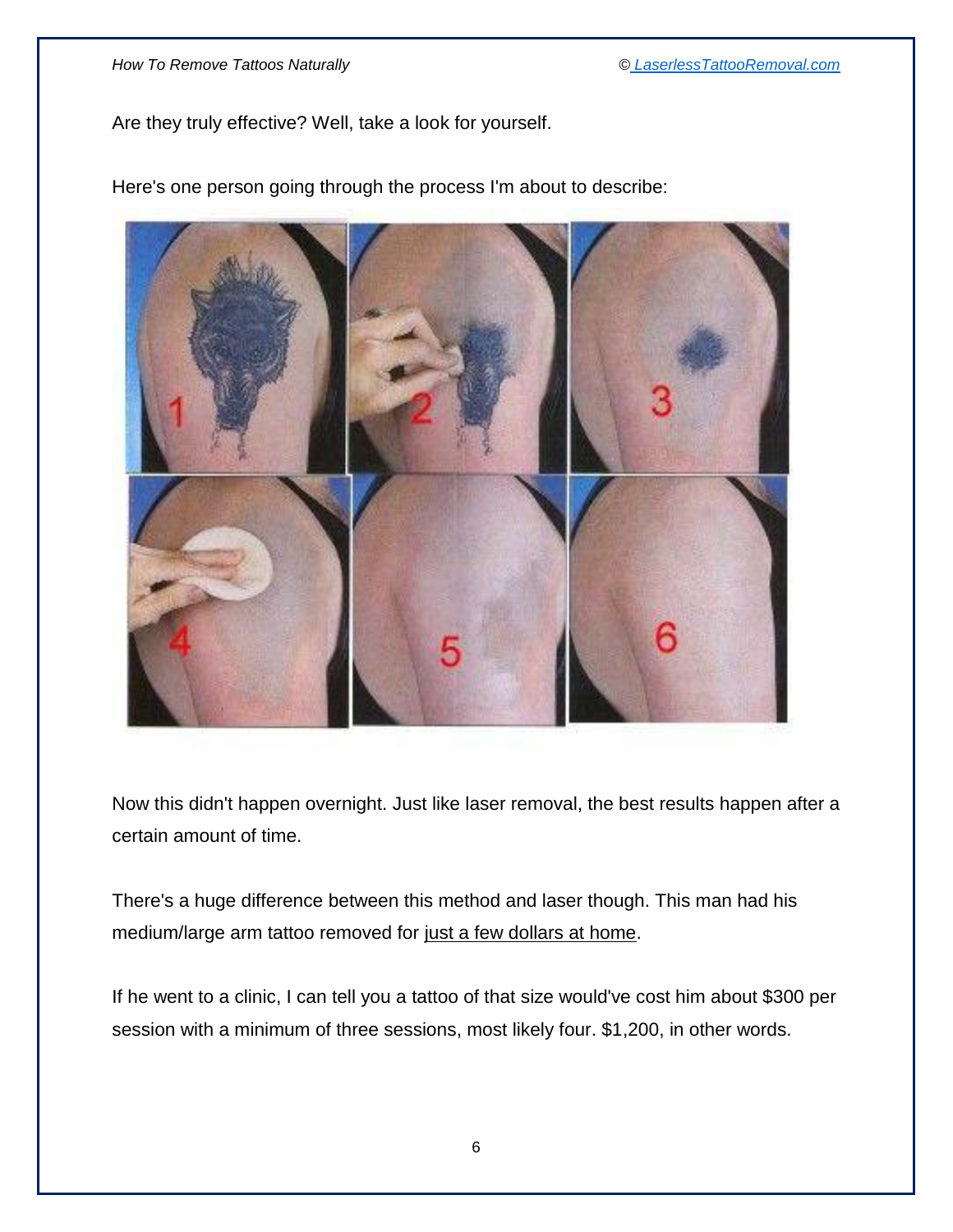That's not even considered expensive compared to a full sleeve or chest tattoo removal, which can be several thousand dollars! Crazy!

So you can see that all natural methods can both work and be a heck of a lot easier on your wallet.

## **How did this man remove that tattoo for only a few dollars?**

Salabrasion is one of the techniques I use with my clients, and also teach to people looking to remove their tattoos at home without my direct involvement.

Salabrasion basically accelerates the skin's **natural** exfoliation process – that is the automatic removal of the top layers of the skin. By accelerating the process, we can go deeper down to where the tattoo ink is normally hidden away, and bring those ink layers up to the top where they are then rubbed away with a simple skin exfoliating mixture.

## **The downsides of a simple, home-based method**

Salabrasion takes weeks, not days, for the tattoo to fully remove. So if you're in a hurry, you may need to try another technique.

But if you have a few weeks to fade and eventually eliminate your tattoo, this is one of the very best methods. It's cheap, pain-free, and can be done with ingredients found at the house or in the grocery store.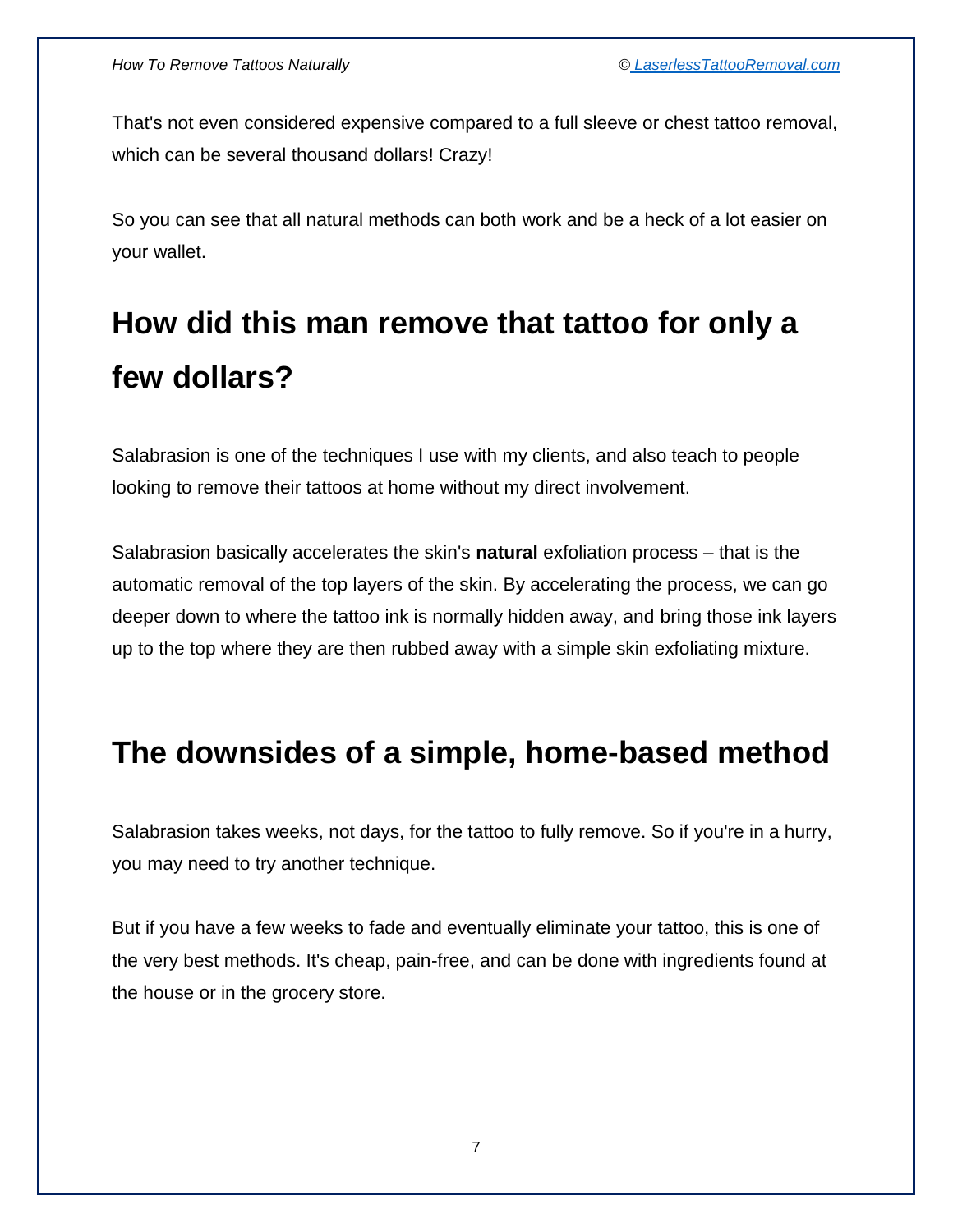*How To Remove Tattoos Naturally © [LaserlessTattooRemoval.com](http://hythyroid.laserless.hop.clickbank.net/?tid=report)*

There are other techniques just as effective as Salabrasion, which I encourage people to also consider. They all have their strengths and weaknesses.



And I guarantee if you compare them to laser removal, they're all a heck of a lot cheaper and less painful!

If you'd like to learn more about Salabrasion and the other all-natural techniques, you might want to check out *["The Laserless Tattoo Removal Guide™".](http://hythyroid.laserless.hop.clickbank.net/?tid=report)* It's the guide I put together as a 23 year tattoo artist and all-natural remover.

# *[The Laserless Tattoo Removal Guide™](http://hythyroid.laserless.hop.clickbank.net/?tid=report)* **goes into the following topics…**

- What exactly we're trying to accomplish: The nature of skin and tattoo ink, and how the two fit together to create a semipermanent tattoo
- **How we can reverse that process using simple home and grocery store ingredients without the expense and pain of lasers**
- Why lasers sometimes produce bad results that people have to live with for life
- **Several different tattoo removal methods that each have their own strengths and weaknesses. Combined, these methods allow you to remove any type of tattoo no matter where it is on your body, for just a few dollars compared to expensive laser tattoo removal**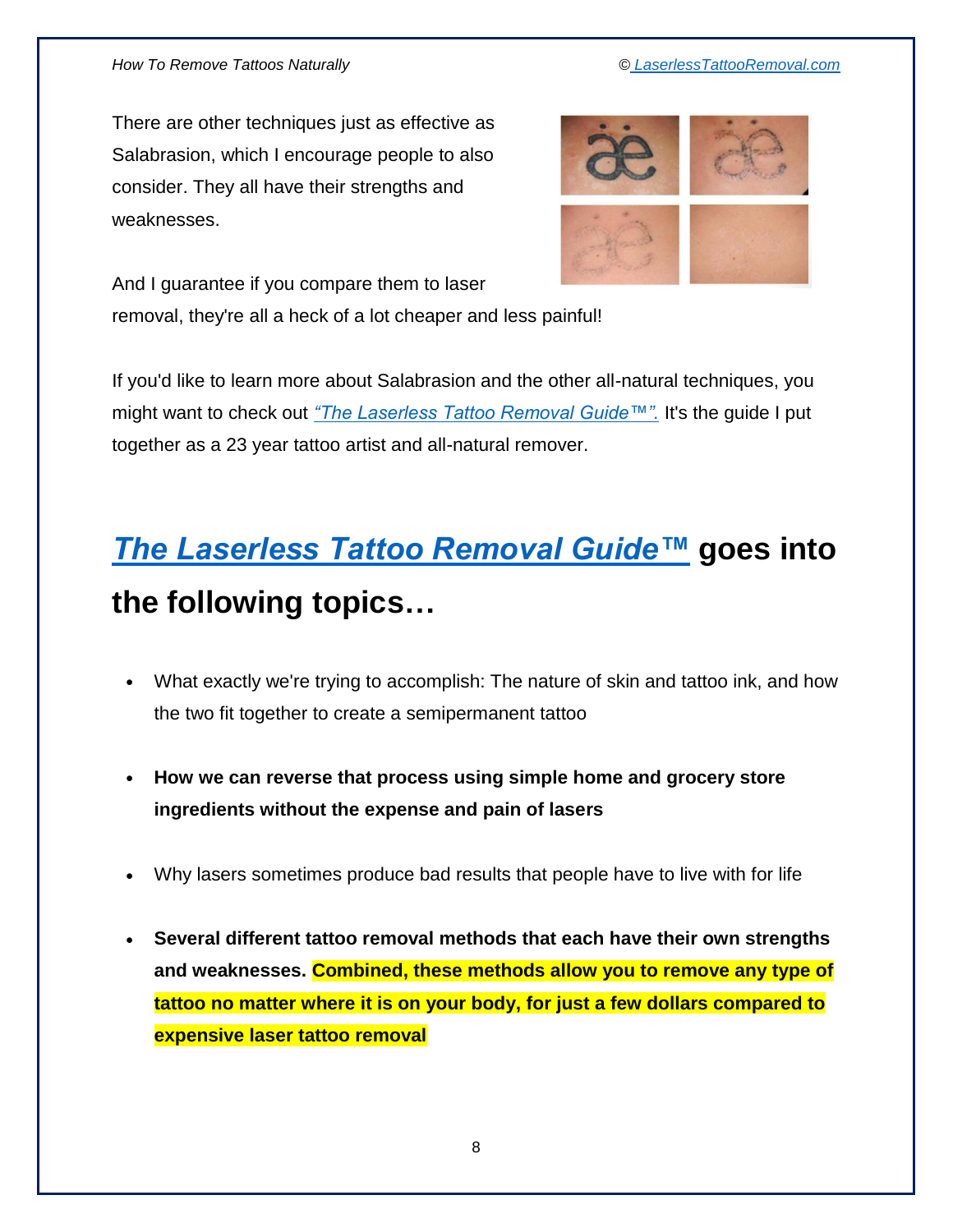Here's what some of my previous clients had to say about *"The Laserless Tattoo Removal Guide™":*

*I loved having my boyfriend's name on my sleeve when I was still with him, but after the relationship broke up (and especially considering how it broke apart) I absolutely hated having my skin marred with him. Unfortunately, with a mortgage and two young angels to look after, I just did not have the money for laser. Thankfully, I learnt about you from a facebook group where a number of people were talking about the great results you had with them, and today I'm sending you this email with tears of joy in my eyes. His name is gone from my skin, and now I can forget about him completely. From tomorrow, I will truly move on and start the next chapter of my life, thank you Dorian.*

> *Jinny Grosch, Berlin, Germany*

*I was pretty wild in my late teens, and had gotten a not-so-small tatt on my side and up to my neck. Now in my mid thirtees and with twin 1 year old daughters, I sort off wanted a more 'plain' image and hence wanted to at least remove the part of the tattoo on my neck. A friend suggested your method, so got started a few weeks ago (not sure if you remember me from my initial email). I just wanted to let you know that I'm really happy with the progress and the tattoo is almost gone completely and with zero side effects as you had promised. Thank you!*

> *Jack Glass, Texas, USA*

*Dorian, I can't believe how fast your system works! At this rate my tattoo will be gone completely by the end of this month, and I have had no irritation or anything on my skin. A friend of mine was going to go for laser removal but has now cancelled her appointment after seeing my results and will be purchasing your guide too as I obviously recommended it. Your book is worth its weight in gold.*

> *Yui Sato, Tokyo, Japan*